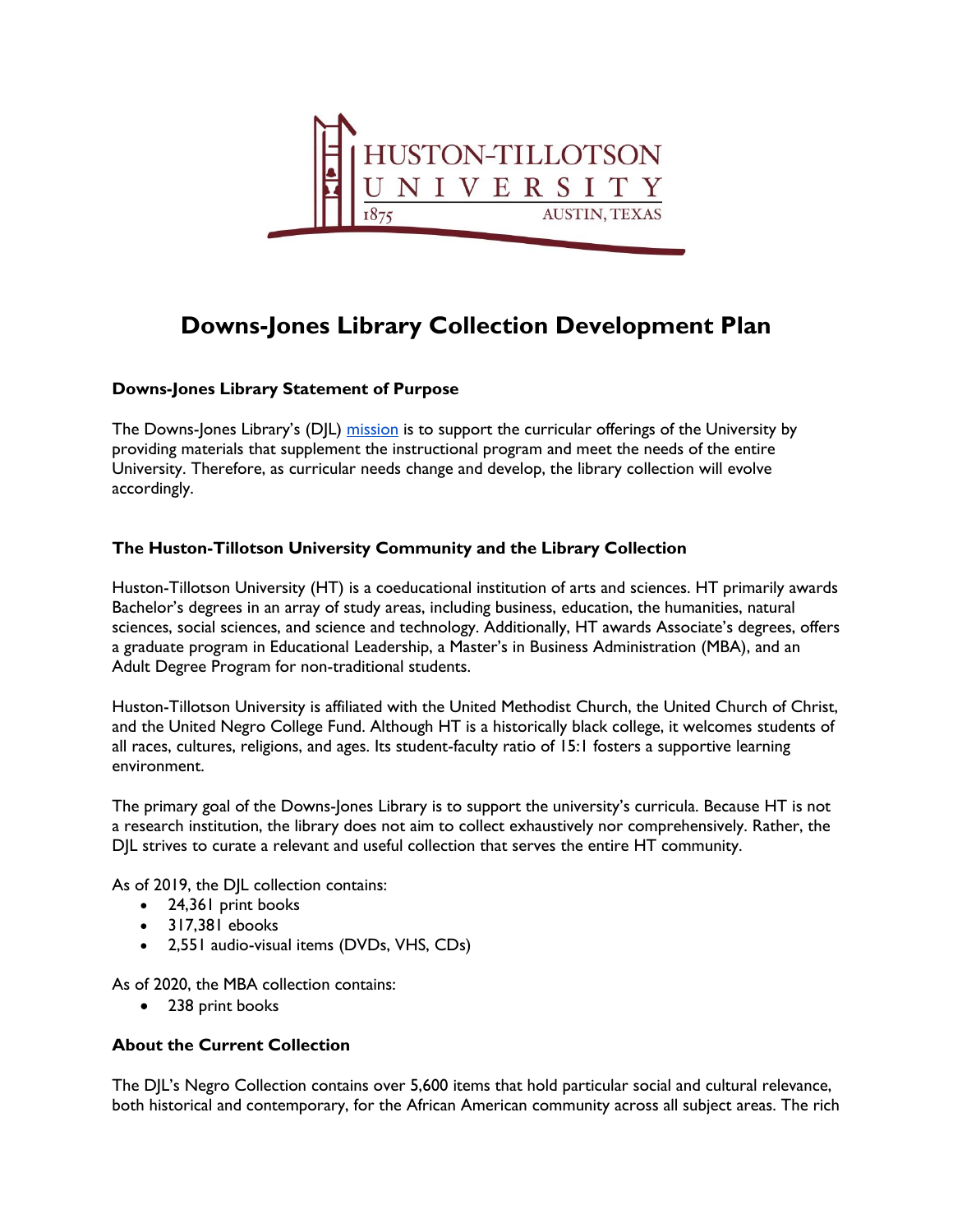history of Huston-Tillotson University as a historically black college can be traced through its older volumes. The Negro Collection is the source of most of DJL's interlibrary loan requests from other institutions due to its unique holdings.

Going forward, the DJL aims to further develop and expand its holdings in the STEM fields, principally in the areas of natural sciences, health/medicine, mathematics, and computer science and technology. Concerted efforts to improve these subject areas are of critical importance to provide appropriate curricular support and to better prepare graduates for careers in these fields.

The preferred format for future acquisitions is electronic. Although the library plans to curate and maintain a current, relevant print collection, a greater quantity of electronic resources offers numerous benefits for the HT community. While shifting the focus to electronic resources is reflective of the need for libraries to embrace current and emerging technologies, it will also help the DJL fulfill principles that have long been fundamental to its mission. Building a more robust collection of electronic resources will result in:

- Increased access: Electronic resources allow for remote, multi-user access, reducing wait times for reserve and physical materials. They will also decrease the need for interlibrary loans.
- Increased efficiency: Electronic resources offer users the ability to search within a text by keywords or download specific sections of particular interest. Users can more quickly locate the most relevant information and discern whether a particular source will be useful for a particular assignment.
- Increased technical and informational literacy skills: Electronic resources present regular opportunities for users to gain experience with various interfaces and technologies; they can also help users hone their ability to locate and judge the quality and/or relevance of specific information.
- Increased responsiveness: Electronic resources provide convenient methods for tracking various types of use: searches within resources, number of times a resource is viewed, and number of downloads. This allows library staff to remove items that are not being used by the community and replace them with more relevant titles. The relative ease of deaccessioning outdated or little-used electronic resources and acquiring updated, more relevant electronic resources means that curriculum changes will be reflected in the collection sooner.

The print collection remains an integral part of the library's mission to support the HT community; however, in order to keep the print collection vital and useful, substantial changes are being made. In subject areas where currency is of paramount importance, such as STEM fields, items containing outdated and/or incorrect information must be deaccessioned. While the size of the print collection will be decreased over time, maintaining a smaller print collection will allow DJL staff to refresh it more regularly, ensuring that the information contained therein is timely and useful to the HT community and appropriately supports the curriculum.

The MBA print collection, located off-campus at the CEI satellite location, is administered by MBA program staff but maintained by Downs-Jones Library staff. The collection is available to all MBA students, in addition to full access to all Downs-Jones Library online resources, including eBooks and databases. Access may be requested by traditional and Adult Degree Program undergraduate students, to be fulfilled by Downs-Jones Library staff. The print collection is considered a supplement to the primarily online program and maintained for student interest and further reading beyond assigned texts. The collection will be updated to reflect developing trends in business and emerging areas of study within the program on an annual basis, using MBA program funds as available.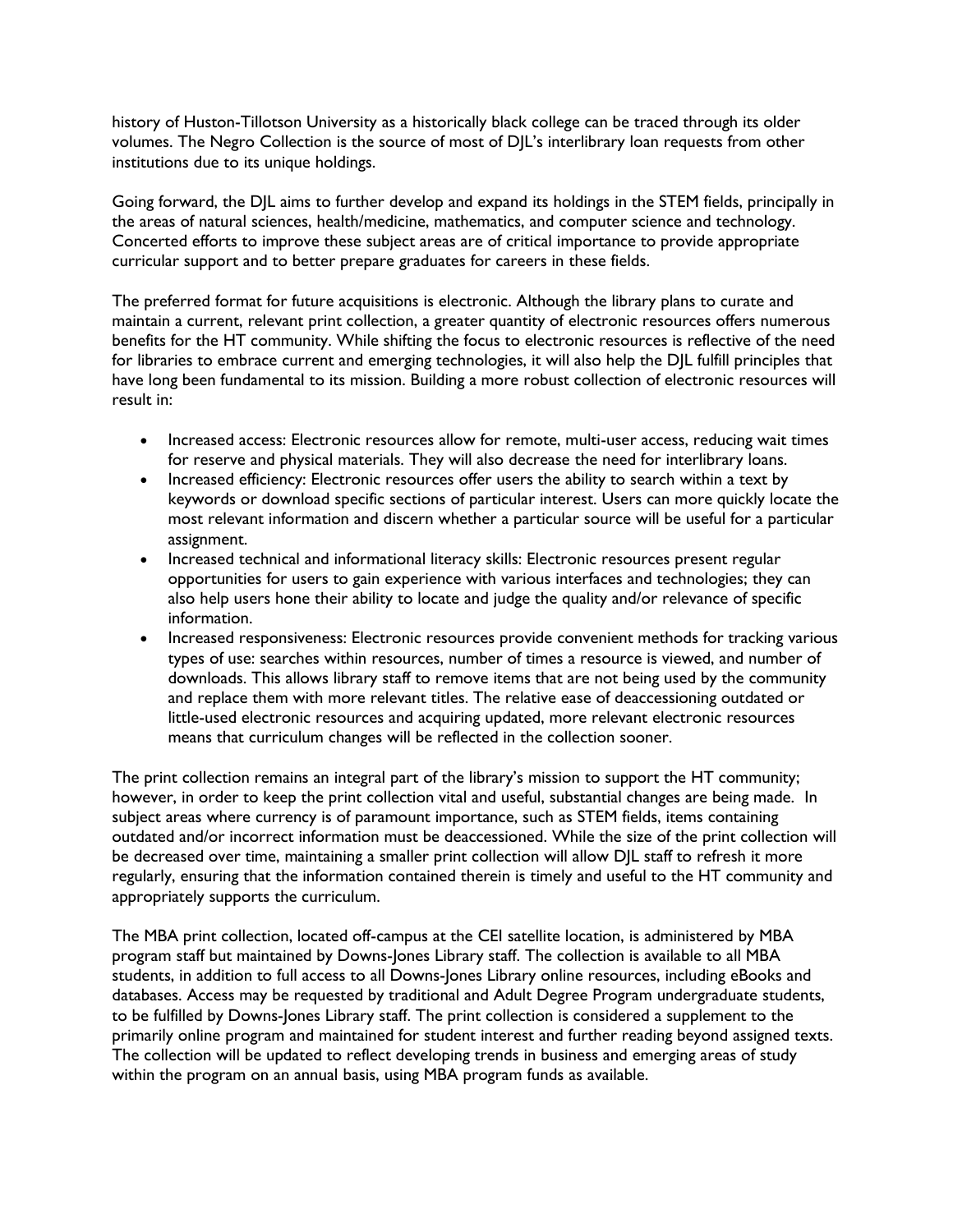Development decisions about the MBA print collection are made based on consultations with the Dean of the School of Business and Technology (SBT), who also oversees the MBA program. Faculty members in the undergraduate and graduate Business programs can, and are encouraged to, make recommendations and place requests, which the Downs-Jones Library will prioritize for purchase. Library staff will research the holdings and practices of comparable MBA programs and select books accordingly. Students can provide feedback on collection usage and desired coverage areas by contacting the Downs-Jones Library via email or by responding to annual surveys issued by the library.

# **General Selection Criteria**

Relevance to curriculum:

• Only items that directly support university curriculum will be purchased. The library welcomes suggestions from faculty and students for acquisitions that would strengthen the collection, but reserves the right to consider requests individually depending on several conditions, such as budget constraints, depth of subject area, and availability of the information elsewhere in the collection.

Currency and timeliness:

- Some subject areas, such as the sciences and computing, depend on the most up-to-date information in order to have relevance to users. In these areas, preference will be given to items which present the most timely information.
- While timeliness of information is also important for other subject areas, such as the social sciences and education, historical materials are equally significant. Consideration will be given to older materials that demonstrate historical significance.

Languages collected:

• Except for items acquired/collected in support of foreign-language classes, English is the predominate language in the collection.

Forms of materials collected:

- DJL collects print volumes, eBooks, serials (print and electronic format), and a limited number of audio-visual resources in a variety of formats, including DVD, CD, and VHS.
- MBA program collects program-focused print volumes.

Additional selection criteria for electronic resources:

- In addition to the general selection criteria listed above, the following criteria also apply to electronic resources such as eBooks, serials, and databases:
	- o Access to the full text of materials is required.
	- o Remote access is required.
	- o Multi-user access is recommended.
	- o Usability is critical; the interface should be intuitive and easy to search.
	- o Ability to download and read offline is preferred.
	- o Administrative access to usage statistics on demand is preferred.

Excluded materials:

- DJL will not duplicate items already in the collection unless high circulation necessitates doing so.
- DJL does not generally collect textbooks; however, textbooks already in the collection may be replaced if high circulation or damage occurs. Additionally, faculty members often place their own copies of required textbooks on reserve for student use.
- Abridged texts will not be collected.

Special collections - University Archives:

• Please refer to the separate collection guidelines for the University Archives here.